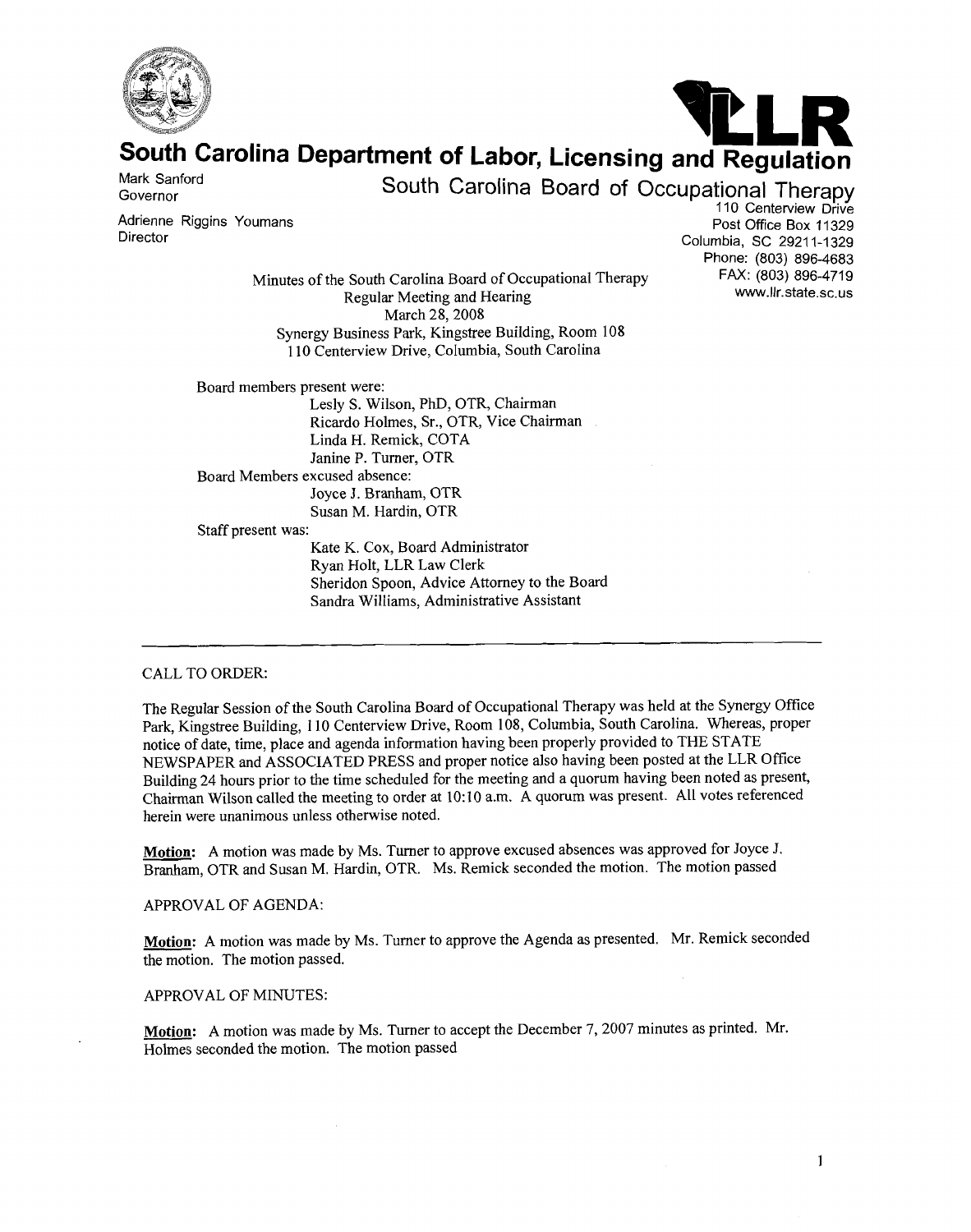Board Meeting Minutes March 28,2008 Page 2

## CHAIRMAN'S REMARKS:

Dr. Wilson thanked the Board members for their attendance and the work that they have done to prepare for the meeting. She reserved any additional remarks for later in the meeting.

# REPORTS:

#### Administrator's Report:

Mrs. Cox reported the licensee totals to date are 1,284 licensed occupational therapists and 530 licensed occupational therapy assistants for a total of 1,8 14 licensees. Mrs. Cox stated the profession continues to grow in the state. She reported that she continues to be in contact with the Governor's Office for Board appointments. Mrs. Cox reported Ms. Williams has designed a report to track what schools are attended by applicants for licensure and from what states endorsement applicants are applying. The report was distributed. Mrs. Cox reminded each Board member to file their yearly Statement of Economic Interest on or before April 15,2008.

Mrs. Cox also discussed the Governor's initiative for transparency in government and the Agency's initiatives in upgrading the Agency's conference rooms, plans to video board meetings for web posting, policy on media contact, and the Freedom of Information Act. She discussed the Agency's study of the licensure processes that each board uses for initial applicants and renewal applicants.

She gave each member the Medical Board's Policy on Boundary Issues as an example for possible development of a Position Statement on Boundary Issues. She reminded Board members that they need to have any agenda items submitted to the board office at least two weeks before the meeting if possible.

#### Financial Report:

Mrs. Cox stated that the Financial Report is provided as information. She noted for the record that revenue is collected biennially and is expended over a two-year period. She reported that she reviews the Board's budget yearly with LLR.

## DISCIPLINARY ISSUES:

There were no disciplinary issues discussed.

# LEGAL:

There was no Legal Business.

#### UNFINISHED BUSINESS:

Ms. Turner reported on her review of the General Frequently Asked Questions (FAQ) with the Board. The Board suggested that the appropriate statute or regulation reference should be cited. Two questions were rewritten for clarity. Chairman Wilson volunteered to draft a FAQ on the Recovering Professionals Program; and Mr. Holmes and Ms. Remick volunteered to draft a FAQ on telehealth and practicing across state borders. Ms. Turner reviewed the FAQ on Continuing Education with the Board. The Board again suggested citing the statute and regulations where it was appropriate and made a few changes for clarity. Ms. Turner discussed the Jurisprudence Examination and it use as a learning tool. Discussion followed with the examination questions being reviewed and approved as written.